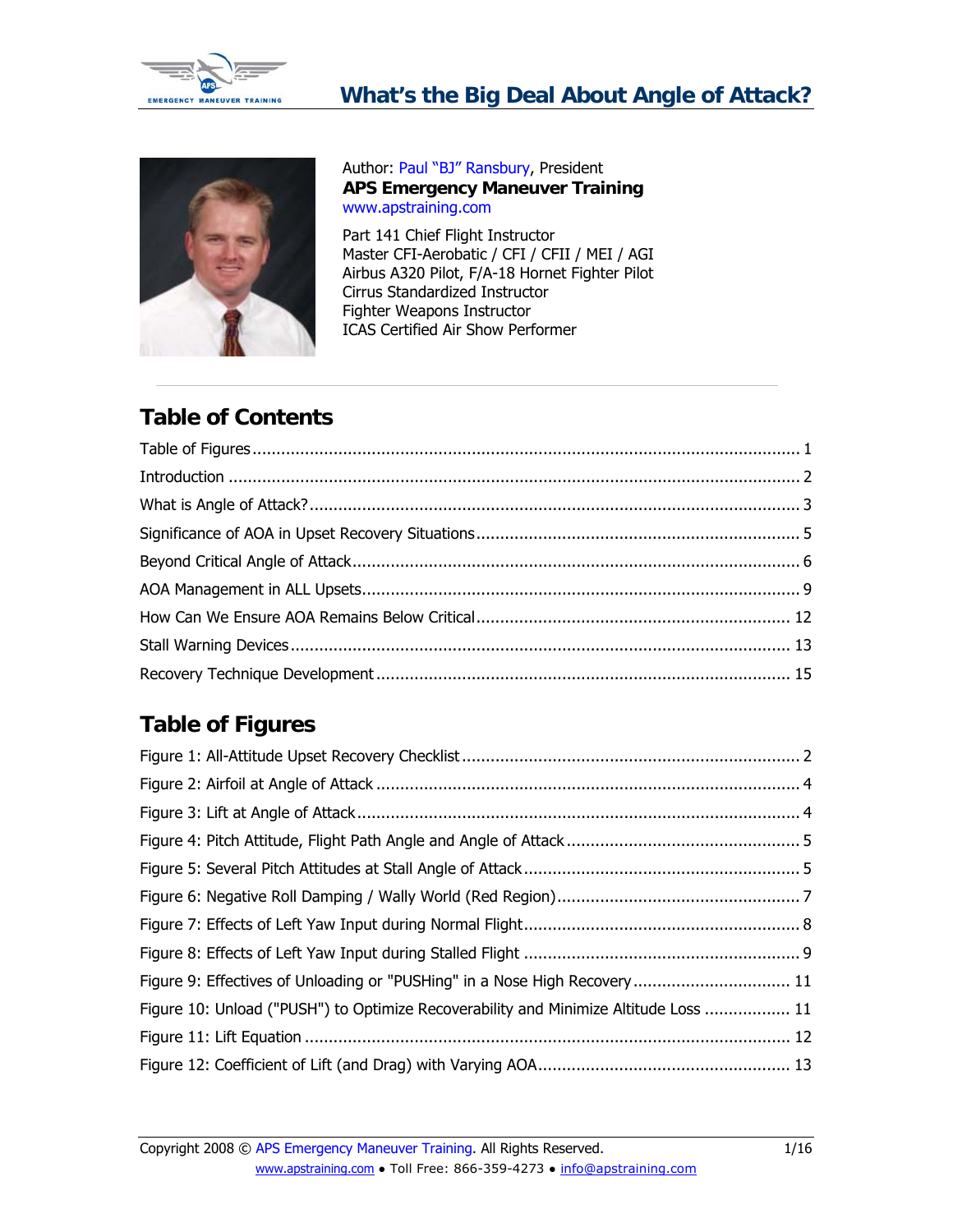<span id="page-1-0"></span>

## **INTRODUCTION**

How exactly do you put your finger on the single most important aerodynamic component or practice related to upset recovery training? That's a tough question and, quite honestly, the answer varies depending upon the situation being addressed. As opposed to picking "one" aerodynamic component as "the" critical factor in upset recoveries, a thorough discussion of recovery techniques must focus on the order in which control loss issues are addressed for a generalized recovery to be effective in a wide variety of instances. In Figure 1, the All-Attitude Upset Recovery checklist developed by APS Emergency Maneuver Training addresses the mental processes and order in which a loss of control situation should be managed by the pilot.

### **Figure 1: All-Attitude Upset Recovery Checklist**

- **1. Centralize / analyze (Recognize the Flight Condition)**
- **2. Disconnect auto-pilot (If Equipped)**
- **3. Recover:**

**PUSH POWER RUDDER ROLL CLIMB**

**Readers:** For an in-depth discussion of the full [All-Attitude Upset Recovery](http://www.apstraining.com/article-all-attitude-upset-recovery-technique-checklist.htm) procedure explaining the integrated and order recovery stages, please visit the apstraining.com website.

\* This checklist is to organize pilot considerations in an airplane upset. It does not supersede the aircraft's operating instructions issued by the manufacturer or established recovery procedures.

In this article we are going to focus on the first action step "PUSH" of the recovery and the critical importance of Angle of Attack Management as a top priority in a generalized recovery philosophy.

There really are only five major aspects of flight that pilots have direct control over while airborne in a time-critical upset emergency flight condition. They are (in no particular order):

- 1. Pitch
- 2. Roll
- 3. Yaw
- 4. Power, and
- 5. Configuration

Although a seemingly simple list of items to be managed, not only are they usually mismanaged in an emergency unusual attitude scenario, but they are also typically addressed in the wrong order and in the opposite direction assuming the ultimate goal is an effective, efficient and successful recovery. This is why when you're reading articles on stall/spin, unusual attitude or upset recovery training techniques, you'll hear the author state time and again that the recovery is counter-intuitive.

Our formal research at APS Emergency Maneuver Training indicates an alarming 90% of pilots without previous upset recovery experience "pull" when faced with an overbank situation beyond 90 degrees of bank. Let's not let breeze by the significance of this statistic … that means without training a full 9 out of 10 pilots, regardless

#### **Recoverability Statistics:**

APS research indicates that an alarming 90% of pilots without proper upset recovery training skill development are unable to effectively recover from scenario-based upset situations during initial evaluation. After only three days, these same pilots demonstrate dramatic improvement with less than a 10% failure rate. After four days, it drops to less than 3%.

of experience level from PPL to ATP, will most likely pull into the ground in a wake turbulence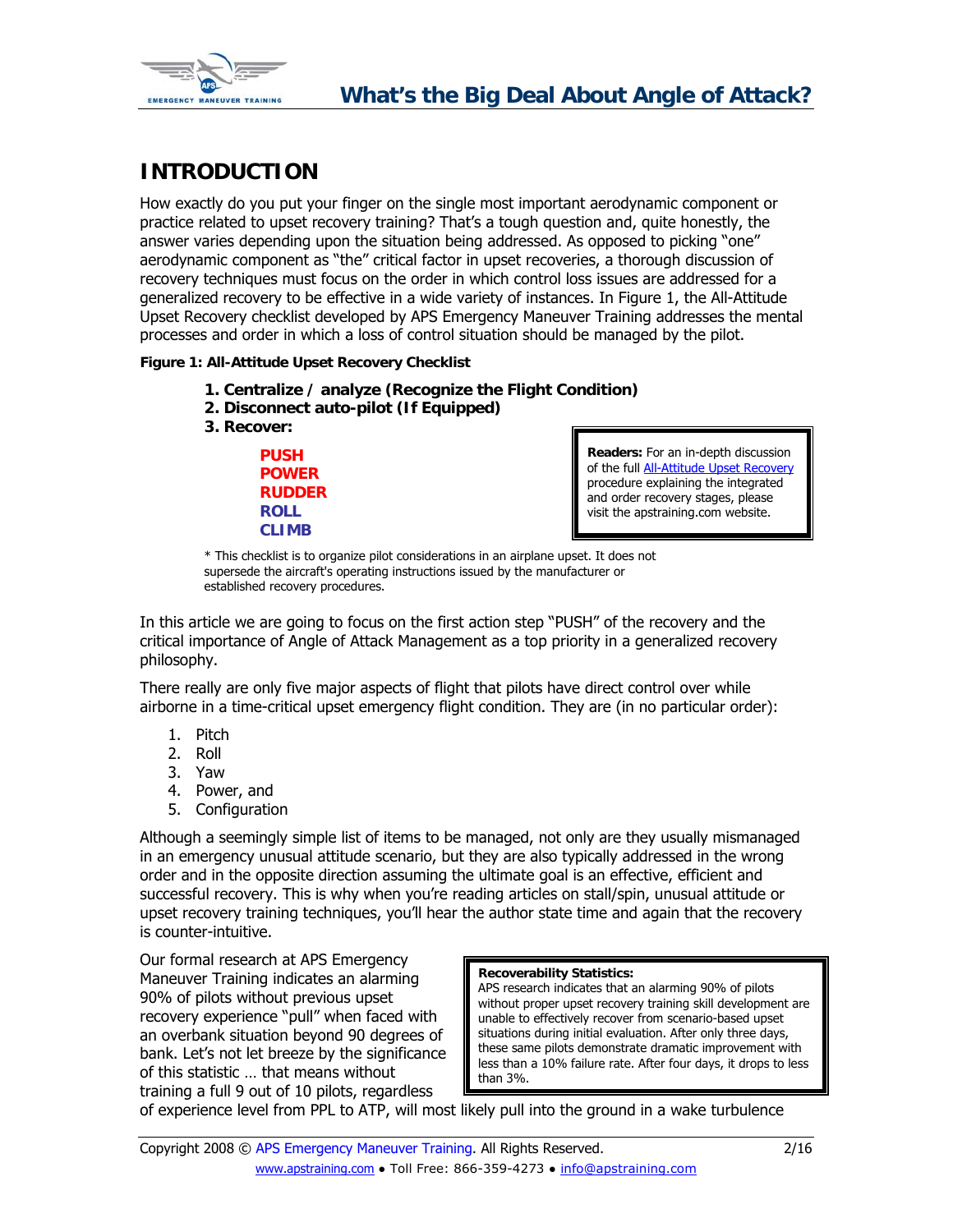<span id="page-2-0"></span>

upset or cross-controlled stall when faced with the situation for the first time. This intimidating statistic might be even worse in the non-training environment! In our formal research, the pilots being evaluated have recently received (within 24 hours) a full two hours of ground training explaining the proper all-attitude recovery and have been told specifically not to pull in an overbank. This should affirm to all pilots that reliable piloting capability to recover from an inflight upset or unusual attitude can only be gained through extensive hands-on practical experience in real aircraft complimented by highly specialized ground training. Simply put, no amount of academic training can prepare a pilot to consistently and effectively deal with an inflight upset situation beyond their normal experience.

How about simulator training – does that have value? Absolutely. However, as any simulator manufacturer will tell you, the simulator has a narrow high-fidelity flight envelope that will accurately represent what the real aircraft will do or how it will respond in flight. For operations within the envelope modeled by the simulator, the simulator is close to flawless. Outside the envelope encompassing the pilot's "normal experience" flight parameters and the simulator's programming, the simulator is just guessing and is, to date, unable to accurately model stalled flight and stall recovery effectiveness. Simulator training is invaluable, however one must recognize that the vast majority of aircraft upsets and stalled flight conditions occur beyond the simulator's programmed high-fidelity envelope.

For the purposes of this discussion, we define "normal experience" as flight attitudes of less than 30 degrees of pitch relative to the horizon and within 60 degrees of bank for GA pilots. By the way, to all my fellow ATPs and airline pilots out there, don't scoff too heartily at this seemingly insignificant "normal experience" margin for GA pilots. For you, an upset as defined in the FAA Airplane Upset Recovery Training Aid – Revision 1 is even smaller: 25 degrees nose-up, 10 degrees nose down and less than 45 degrees of bank. Why? Because if you're like the vast majority of professional pilots, more than 99.999% of your professional air carrier flight experience is within these even narrower flight attitude margins.

A perspective building question at this point to open our minds is: "How many hours have you personally logged in actual stalled flight or physically beyond 60 degrees of bank in a real aircraft?". We're not talking about the hours you've logged on flights related to stall recovery and so on, we're talking about the ACTUAL time spent in

**How Many Hours Do You Really Have?**  We're not talking about the total hours in your logbook nor even the hours you've logged on flights related to stall recovery and so on. We're talking about the ACTUAL time in minutes you've spent in actual stall flight or beyond 60 degrees of bank. The answer to this question expresses your true experience level in dealing with aircraft upsets and unusual attitudes.

these extreme conditions. The answer to this question expresses a pilot's true experience level in dealing with aircraft upsets and unusual attitudes. Unfortunately, the instinctual piloting skills learned and mastered in normal flight are not reliably transferable to the unusual attitude flight regime. Most 20,000 hour pilots will respond having somewhere between 3 and 10 minutes of actual time spent in these extreme flight regimes. Sometimes it's as low as 30 seconds to a minute. Most would agree there is an enormous difference between 10 minutes and 20,000 hours. If not, just think how competent a pilot is in landing an aircraft after 10 minutes of flight instruction. Scary, isn't it? Ok, let's start the learning process with a discussion on Angle of Attack and its significance in upset recovery training.

## **WHAT IS ANGLE OF ATTACK?**

Angle of Attack or "AOA" as we like to call it in pilot techno-speak, is a very straightforward concept that each and every one of us learned during basic flight training. Simply put, the AOA of a wing is the angle between the relative wind and a reference line, typically the chord line of the airfoil. The AOA reference line can be the wing's overall average chord line or a line relative to or parallel to the aircraft's longitudinal axis or fuselage boreline. Regardless of the line used, the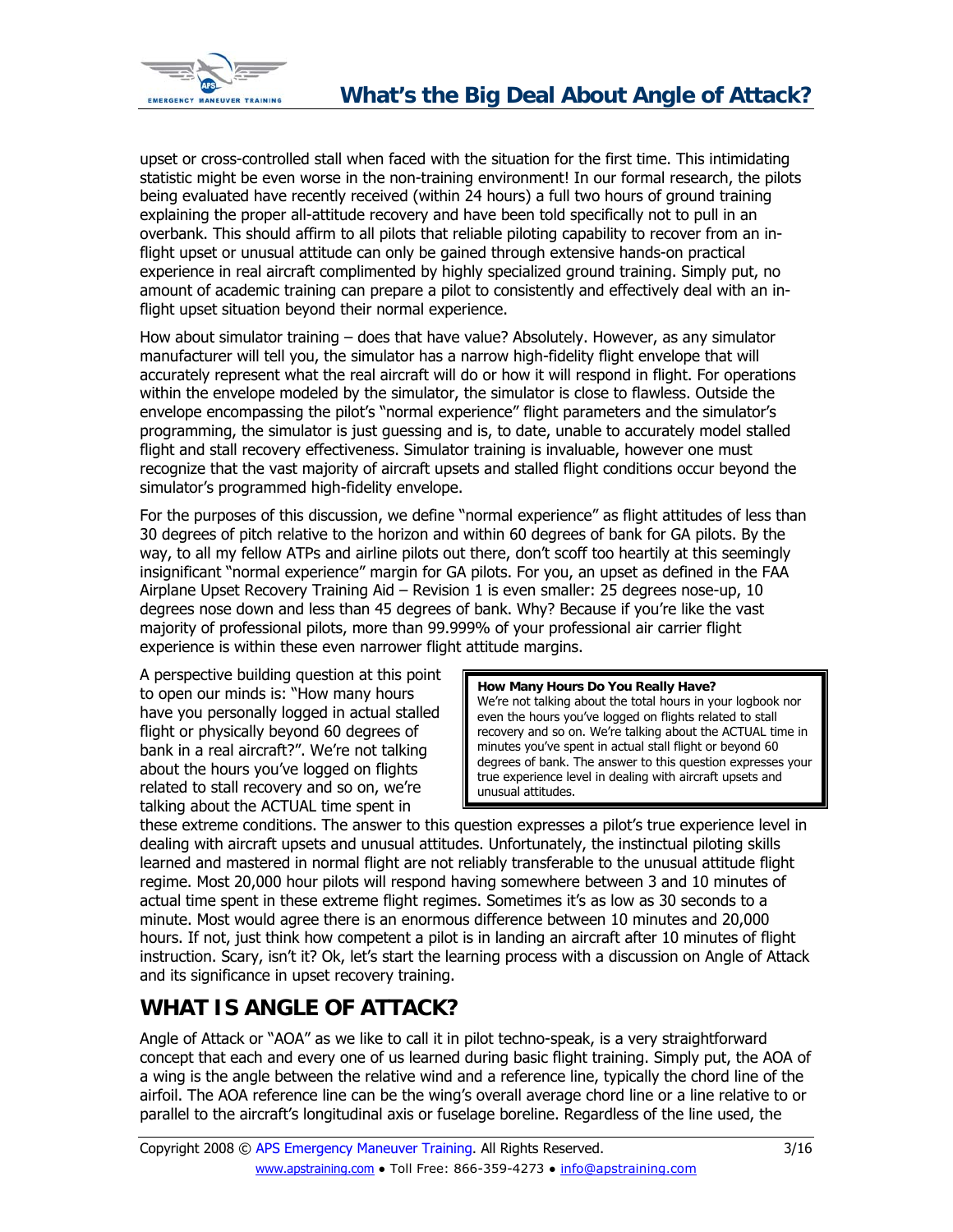<span id="page-3-0"></span>

AOA is the angle between the designated reference line and the relative wind or velocity vector representing the aircraft's trajectory through the air. Pictorially, they are represented below:







**Figure 3: Lift at Angle of Attack[2](#page-15-1)**

By definition, Critical AOA (AOA<sub>C</sub>) occurs at the peak of the lift curve in Figure 2. This peak additionally represents the angle of attack producing the maximum coefficient of lift  $(C<sub>L</sub>)$ . As we go beyond this aerodynamic limit and into stalled flight characterized by boundary layer separation from the wing, the physics of flight change as the trend of the lift curve reverses to a negative gradient beyond critical angle of attack (more on this later in the section titled "Beyond Critical AOA"). The significance of the reversal of the lift curve remains under emphasized in traditional flight training. This simple reversal dramatically changes the flight characteristics of the aircraft beyond this point resulting in aircraft handling characteristics that are completely different from those we are accustom in the normal flight envelope (ie. AOA less than Critical AOA). Bottom line, the physics of flight change beyond  $AOA<sub>C</sub>$ .

With all that said, the concept of AOA is simple with no mysteries. Unfortunately, AOA is one of the most mismanaged and misunderstood aspects of aerodynamics, especially in an unusual attitude situation. In the world of upset recovery paradigms, we all need to understand that "AOA is

### **Exceeding Critical Angle of Attack**

When an aircraft exceeds critical angle of attack the wing is stalled and no longer creating lift efficiently. Erroneously, pilots equate this condition with the published 1-G stall speed. Exceeding critical angle of attack and stalling the aircraft can happen at ANY airspeed and ANY flight attitude.

Life". With only a few exceptions, in all non-spin upset scenarios we must first and foremost effectively manage angle of attack to optimize our survivability regardless of our airspeed, angle of attack or flight attitude. If we ignore AOA management during any stage of the recovery, we can potentially find ourselves in a world governed by different aerodynamic characteristics.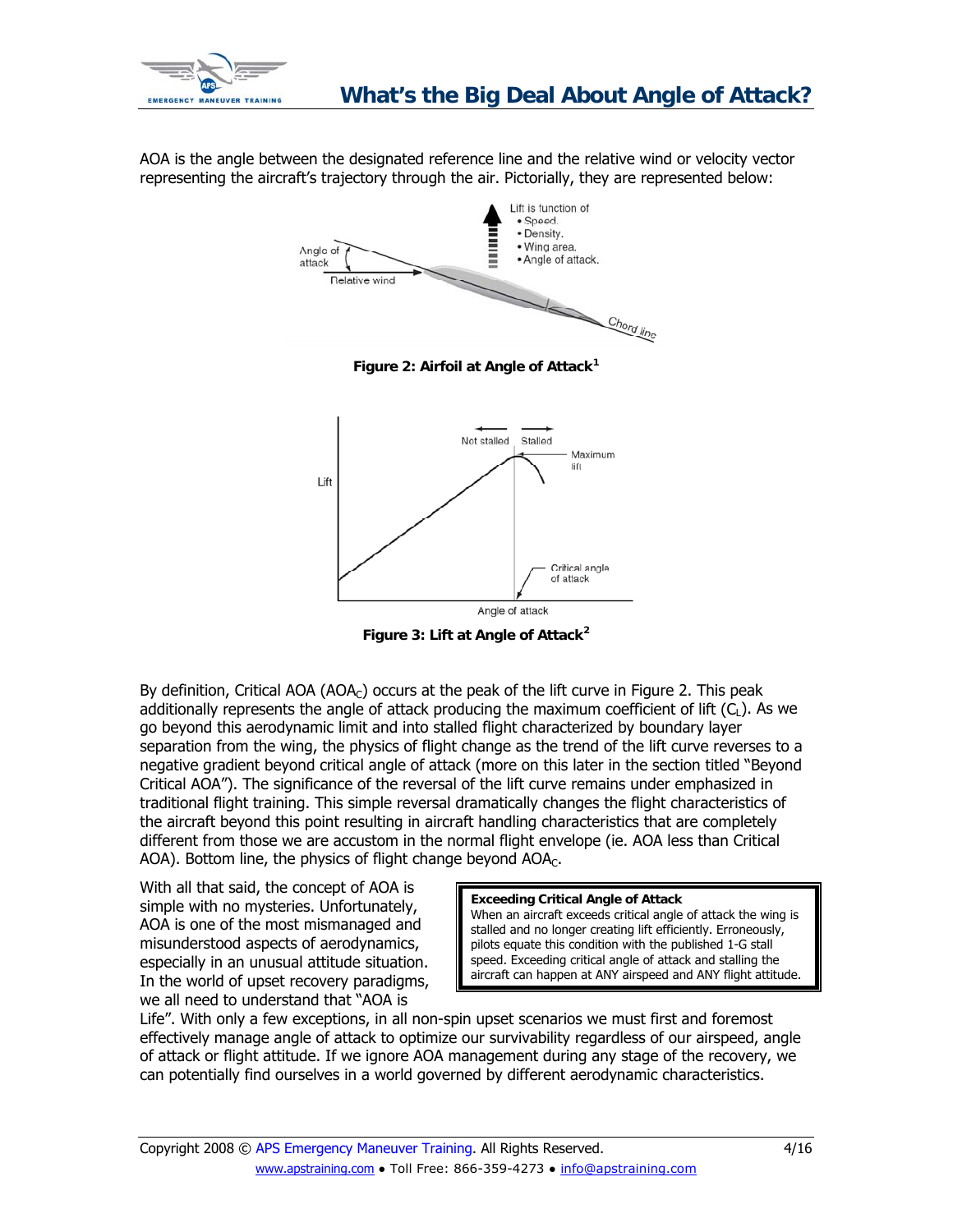<span id="page-4-0"></span>

## **SIGNIFICANCE OF AOA IN UPSET RECOVERY SITUATIONS**

Angle of attack is often erroneously paired with "Pitch Angle" in hangar talk. Although Pitch can be defined as "movement about the lateral axis" $3$ , a high nose-up Pitch attitude is not necessarily related to the aircraft's angle of attack. Following this logic, if we define the Pitch Attitude as the angle between the longitudinal axis of the aircraft and the horizon, then it is important to emphasize that AOA is NOT the same as our Pitch Attitude nor is it the same as the aircraft's Deck Angle in airline-speak. As we can see from Figure 4 below, our angle of attack is smaller in this case.



**Figure 4: Pitch Attitude, Flight Path Angle and Angle of Attack[4](#page-15-1)**

Although seemingly similar in day-to-day flight operations, in an upset situation (especially in a stall), we must clearly understand that our angle of attack, which should be demanding immediate pilot attention, is a function of what we as the pilot or the autopilot/autotrim system is doing with the elevator control in the cockpit. It is not related to airspeed nor is it related to our flight attitude.



**Figure 5: Several Pitch Attitudes at Stall Angle of Attack[5](#page-15-1)**

For clarification, Figure 5 above clearly shows that stalled AOA can occur in any flight attitude. In an unexpected stall near the ground, the fatal instinctual response of the panicking pilot is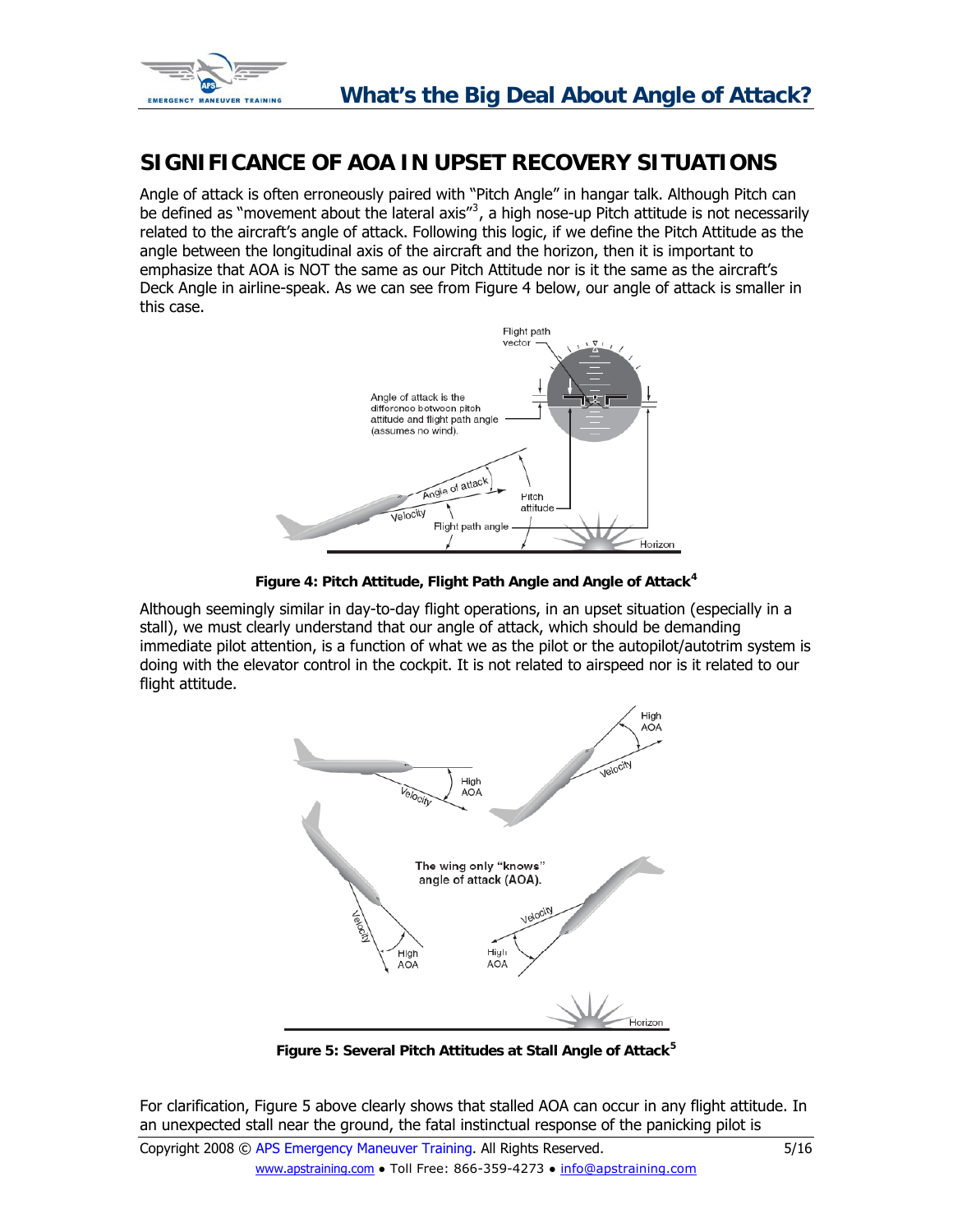<span id="page-5-0"></span>

commonly an aggressive pull back on the control column to try to gain altitude even when inverted. This instinctual pull perpetuates the out-of-control situation and could, if left unchecked, progress quickly from the stall into the incipient spin and finally, if sufficient altitude exists, an unrecoverable fully developed spin.

**Scenarios:** The panic "pull" response can be disastrous in a nose-low stall on approach, a wake turbulence upset, any overbank or even from an uncoordinated stalled turn in the traffic pattern. Is that surprising that a common pilot response in these situations is to pull back? It

If you want to go up, pull back on the yoke. If you want to go down, pull back a little more. If you want to go down real fast and spin around and around and around, just keep pulling back.

— Aviation Proverb

might seem surprising as we leisurely read this article, however, keep in mind that 99.999% of the time: "pulling" equals "up", right? Right – but not in this situation. As outlined in the introduction, statistically over 90% pilots without proper upset recovery training when faced with their first scenario-based overbank situation beyond 90 degrees. "Scenario-based" simply means that the situation is introduced in an real-life scenario when the pilot's mind is on another task like flying a simulated approach or performing a simulated turn in the traffic pattern while trying to tighten their turn radius to a centerline overshoot from base-to-final.

The significance of AOA remaining beyond Critical AOA is that, generally speaking, the longer an aircraft remains in a stall, or worse, the stall is allowed to couple with uncorrected yaw, the more likely the development of an unrecoverable spin. This is especially true in large aircraft with wingmounted or fuselage mounted engines. For more information on the [Risk of Spinning Normal](http://www.apstraining.com/article-stall-spin-training-normal-category-aircraft.htm)  [Category Aircraft](http://www.apstraining.com/article-stall-spin-training-normal-category-aircraft.htm) visit the APSTraining.com website.

The key to success in avoiding the spin is stall recognition and avoidance. Let's be more precise with this statement: The key to success in avoiding a stall/spin accident is Angle of Attack Awareness. Aircraft don't spin on their own, pilot's spin aircraft. The path to a developed spin is not passive. It requires aft elevator input from the pilot, or autopilot, combined with yaw to get there.

# **BEYOND CRITICAL ANGLE OF ATTACK**

In stalled flight, we simply cannot do anything else effectively until we first regain control of the aircraft by reducing angle of attack back to the normal flight envelope. Remember we talked about the number of hours the typical pilot has logged in stalled flight? Keep in mind that despite hundreds, thousands or even 10s of thousands of hours of normal flight envelope experience, we are now operating in a regime where the physics of flight beyond Critical Angle of Attack are different.

For those readers who have had the chilling opportunity to listen to the cockpit voice recorder from a fatal stall/spin accident, quite often the pilots will be discussing what is wrong with the aircraft's handling characteristics. Barring an actual control failure or uncommanded deflection of a control surface (which is quite rare in loss of control incidents), the handling difficulty being experienced in these situations is simply the aircraft acting in accordance with the aerodynamics of the current

**Wally World? What the heck is that!**  Wally World is APS's term for the aerodynamics of flight beyond critical angle of attack. Stalls and spins of any kind occur in this regime. Technically, this region is called Negative Roll Damping and exists to the right of the Stall line in Figure 6 below. Aircraft involved in stall/spin accidents are almost always in this regime of flight because of the pilot's panic response of pulling aft on the elevator in an attempt to stay away from the ground or reduce rate of descent. Pulling in Wally World does not help preserve altitude or reduce rate of descent.

flight condition. Unfortunately, the current flight condition is stalled flight and the simple physics of put-the-stick-left to roll left along with an aircraft's inherent positive stability go out the window. At APS, we call the region beyond Critical AOA "Wally World" where the laws of physics based on our "normal experience" don't apply anymore and will be clarified later in this article.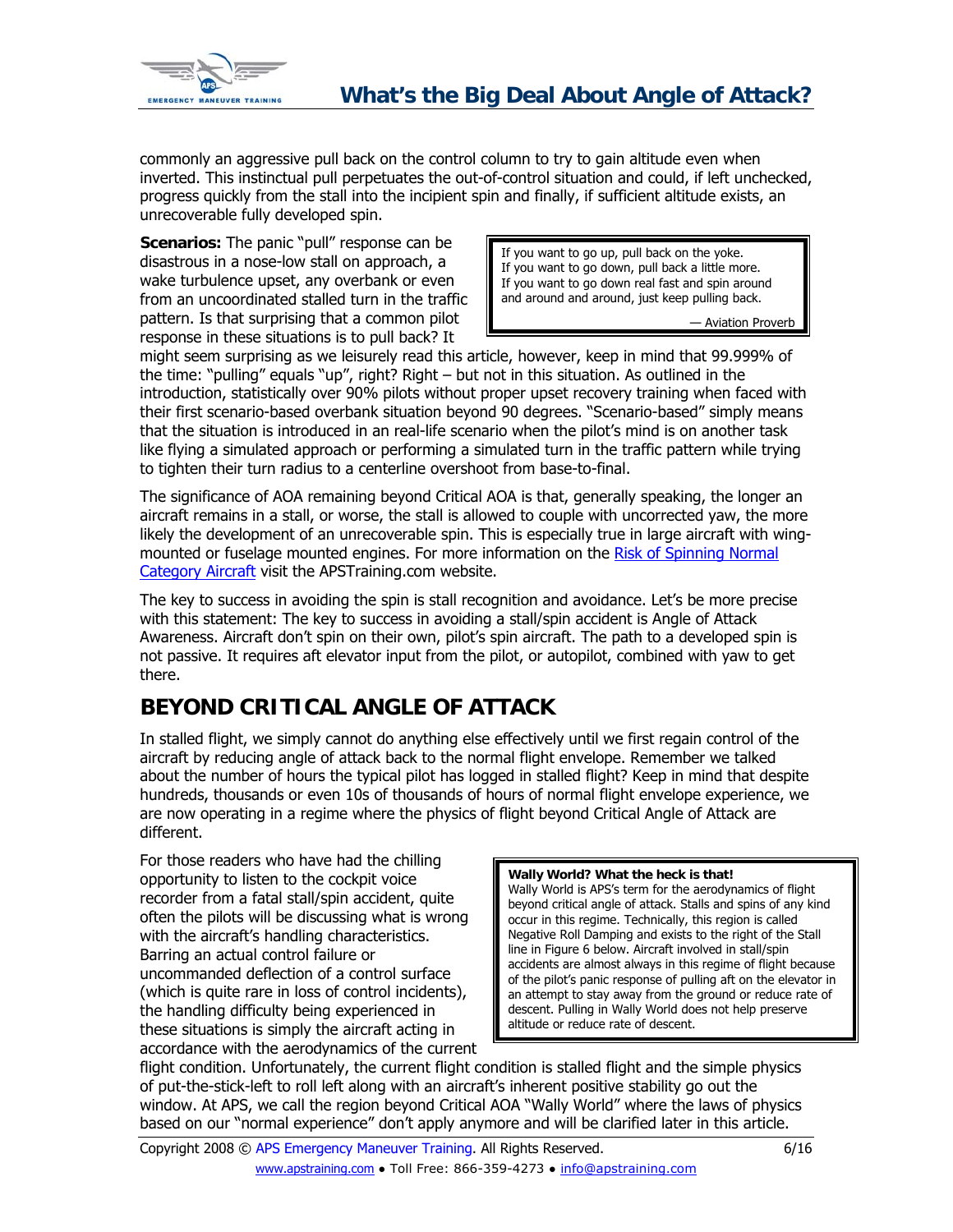<span id="page-6-0"></span>

How's that for a wake up call? Not only is the pilot close to the ground in a life-threatening situation, but he is also experiencing a flight regime where the simple process of rolling with ailerons, climbing by pulling back and positive stability aren't working at all the way they are used to. In fact, if anything, they all seem backward. Welcome to Wally World and the regime of the stall/spin fatality statistic.

Simply put, we do not want to be in this regime of flight and need to exit Wally World as soon as possible. Unfortunately, the only way to accomplish a successful exit is to push forward to reduce AOA below critical. That is a very tall order and, as evidenced by fatal stall/spin statistics, is not easily accomplished even when the crew's lives are on the line.

### **Wally World**

Wally World is "in-house" instructor-student lingo at APS Emergency Maneuver Training representing the physics of flight governing aerodynamics beyond Critical AOA (red area to the right of the Stall line in the figure below). The technical term for this region of flight is called Negative Roll Damping generated by the reversal of the lift curve from a positive gradient when less than  $AOA<sub>C</sub>$  to a negative gradient with AOA increasing beyond  $AOA<sub>C</sub>$ .



**Figure 6: Negative Roll Damping / Wally World (Red Region)** 

Wally World is the path to the developed spin (auto-rotation) that represents one of the flight conditions that are an exception to the discussion presented in this article. The primary reason the developed spin is an exception is that the stalled flight condition has be mishandled long enough that auto-rotation has been allowed to develop due to the yaw/roll couple within the region of negative roll dampening coined "Wally World". Readers should note this article is focused on the importance of AOA Awareness in upset recovery training to develop piloting skills to completely avoid the developed spin. Refer to the All-Attitude Upset Recovery checklist in Figure 1 and note the "Rudder" step directly addresses "yaw" but a little later in the procedure. The importance of "Yaw Management" in stall recovery, a key element to stall/spin awareness training, is beyond the scope of this particular presentation. A developed spin requires a completely different recovery process and is sometimes referred to as the NASA Standard Spin Recovery or P.A.R.E. Spin Recovery Checklist as developed by Master Instructor Rich Stowell.

To understand Negative Roll Damping further let's first look at Positive Roll Damping that we take for granted in day-to-day flight operations. The next section Spin Dynamics, written by Rich Stowell, very aptly describes this phenomenon.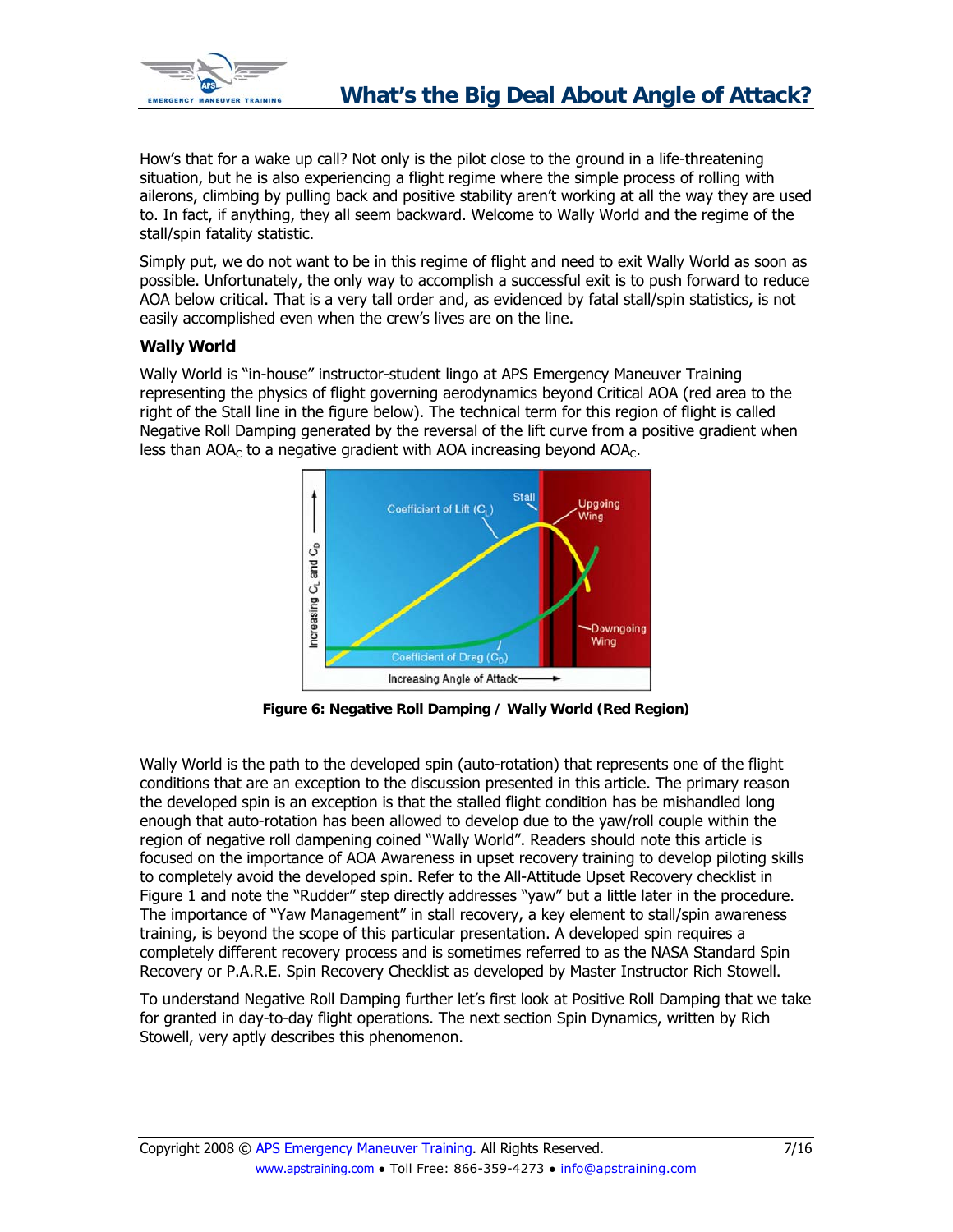<span id="page-7-0"></span>

### <span id="page-7-1"></span>**Spin Dynamics[1](#page-7-1)**

### by Rich Stowell, Author, Master Instructor & 2006 CFI of the Year,

Two ingredients must be present in order for an airplane to spin: stall and yaw. Neither stalling alone (e.g., a coordinated, power-off stall), nor yawing alone (e.g., a normal slip) can generate a spin. But if stall and sufficient yaw coexist, the airplane has no choice but to commence spinning. Stalling and yawing always precipitate spinning. This is true regardless of our attitude or our airspeed. To illustrate this dynamic, let's start in Normal Flight with our wings level. Observe what happens if we induce yaw by applying left rudder: the rudder input yaws the airplane to the left, increasing airflow over the right wing and decreasing it on the left. The difference in airflow causes a discrepancy in the Lift generated. A left roll ensues, indelibly coupled with the left yaw input.

The yaw-induced left roll influences the relative wind presented to each wing as well. The relative wind associated with rolling now must be added to the relative wind associated with our forward progress. Picture long pieces of yarn attached to each wing tip. If the airplane only moves forward, yarn on each wing tip points aft toward the tail. If the airplane only rolls left, yarn on the left wing tip points upward, while yarn on the right wing tip points downward. The combination of forward motion and rolling motion results in the net relative wind meeting the left wing at a slightly higher angle attack. Similarly, the net relative wind on the right wing strikes it at a slightly lower angle of attack.

In Normal Flight, increasing the left wing's angle of attack yields a higher coefficient of lift. Decreasing the right wing's angle of attack reduces its coefficient of lift. Consequently, the airplane tends to roll back to level flight, disrupting the yaw/roll couple caused by our left rudder input. This is known as positive damping in roll. Also, the relatively small increase in Drag on the left wing is offset by the adverse yaw effect accompanying the secondary roll (even though the ailerons are still neutral, adverse yaw is present nonetheless as the wings move in roll). These elements combine to have a stabilizing effect against spinning; hence, the Normal Flight regime is characteristically anti-spin.



**Figure 7: Effects of Left Yaw Input during Normal Flight[6](#page-15-1)**

<sup>&</sup>lt;sup>1</sup> Sub-segment titled "Spin Dynamics" has been excerpted with permission from: Rich Stowell, The Light Airplane Pilot's Guide to Stall/Spin Awareness; Rich Stowell Consulting, Ventura, CA, 2007. 227 – 229.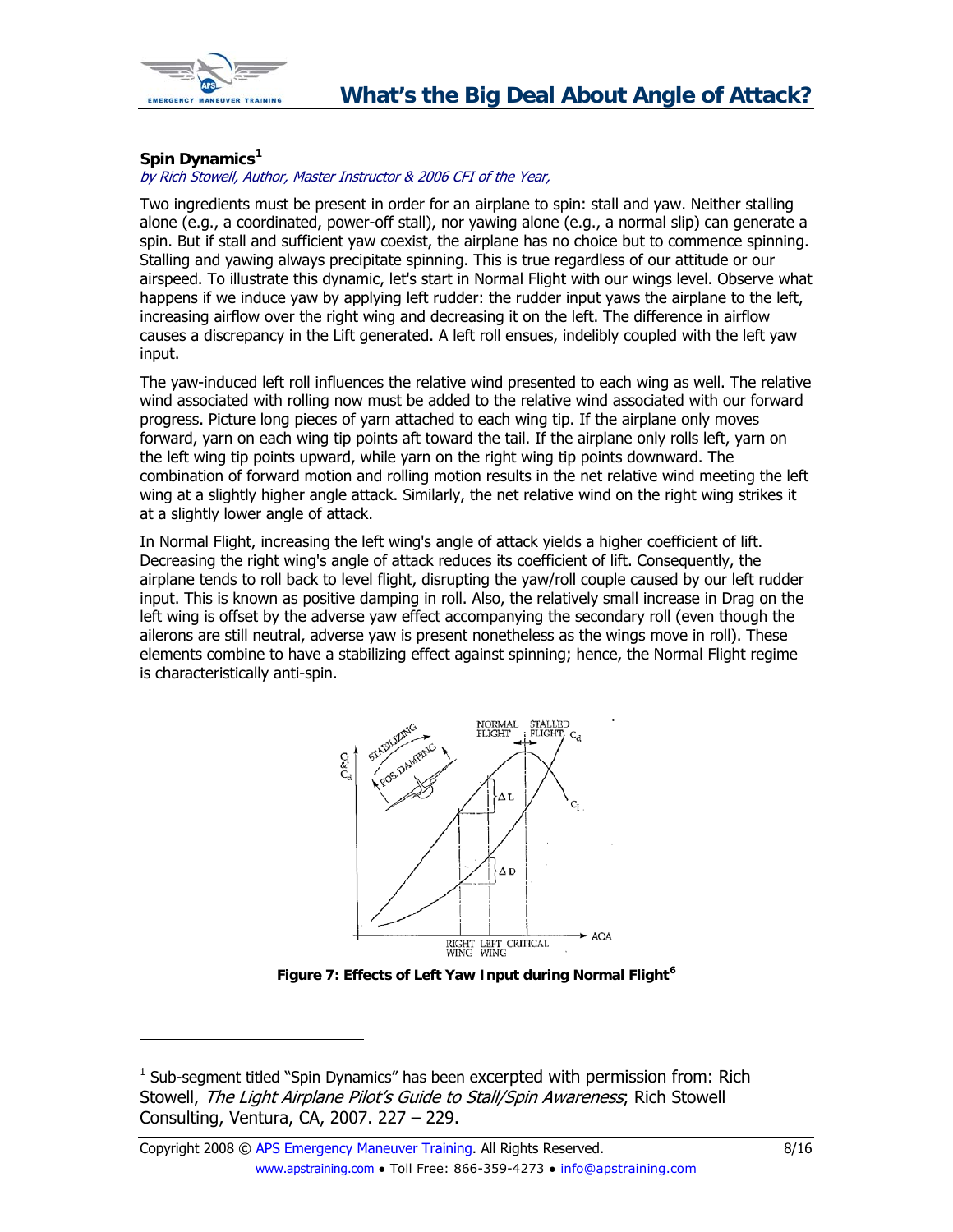<span id="page-8-0"></span>

Let's now move into the Stalled Flight regime. Imagine performing a routine, wings-level, one-g stall in a perfectly rigged airplane loaded within its approved limits. Assume we reach critical angle of attack configured as follows: Power at idle, ailerons held neutral, no flaps, excess yaw proactively cancelled, elevator control held fully aft. At the stall, aerodynamic forces and moments try to pitch the nose forward, but no net yawing or rolling is present since we're perfectly coordinated. Using rudder inputs to remain coordinated throughout the stall compels the left and right wings to remain at identical angles of attack. Consequently, each wing generates equal amounts of Lift and Drag even though they're both stalled. Stabilizing forces are at work to return the airplane to Normal Flight in this case, and no pro-spin yaw/roll couple is present yet.

Now picture performing another stall similar to the one above, except that we enter Stalled Flight while uncoordinated. In fact, let's exaggerate matters by intentionally yawing the airplane with full left rudder as the nose pitches forward. As we saw in the Normal Flight example, the airplane yaws left, inducing a left roll. The net relative winds are affected the same as in the Normal Flight example as well, resulting in a greater angle of attack on the left wing and a lower angle of attack on the right. The outcome in the Stalled Flight regime, however, is quite different from that in the Normal Flight regime.

In the Stalled Flight regime, the left wing now experiences a lower coefficient of lift than the right wing; hence, the airplane rolls even farther to the left. This is known as negative damping in roll. A significant differential in Drag to the left exists as well, overpowering any adverse yaw from the roll and contributing additional left yaw. A pro-spin yaw/roll couple forms, spawned by the uncoordinated flight while stalled. Although stalling is a necessary prerequisite to the development of the spin, it clearly is not the prime mover behind it. Excess yaw coupling with roll is the real culprit. Proper coordination, therefore, is paramount for spin prevention and must be a cornerstone of stall/spin awareness.



**Figure 8: Effects of Left Yaw Input during Stalled Flight[7](#page-15-1)**

\*\*\* End of Excerpt by Rich Stowell: The Light Airplane Pilot's Guide to Stall/Spin Awareness

# **AOA MANAGEMENT IN ALL UPSETS**

The importance of AOA management in a stall is obvious to most pilots despite the typical panic response of pulling and making things even worse when close to the ground. However, in nearly every single upset scenario, with the exception of the developed spin and perhaps a nose low dive with wings within 45 degrees of level, AOA is arguably the most time-critical aspect of an effective recovery and must be placed at the very top of the list. Many readers will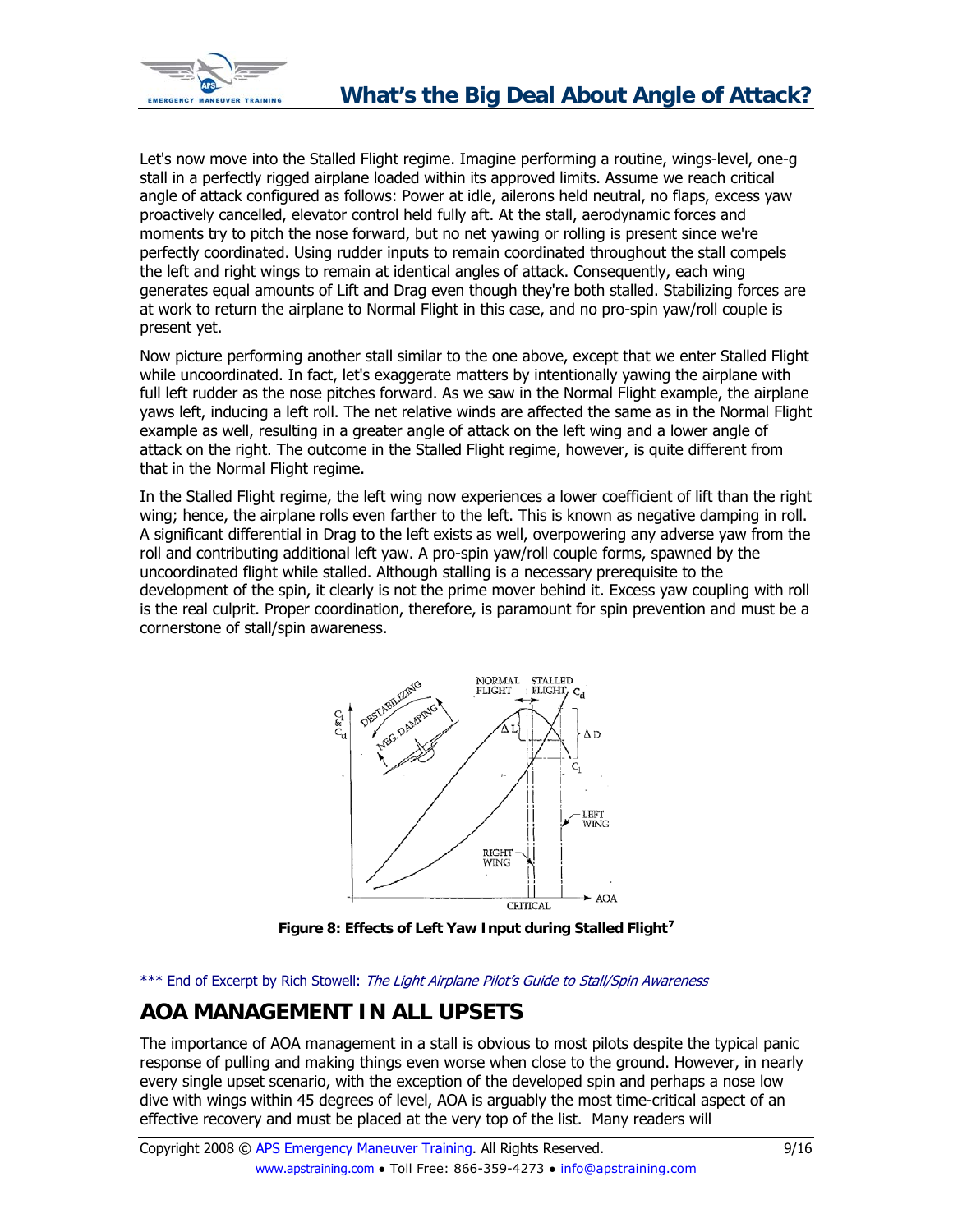

understandably start shaking their head at this point asserting that sometimes power is first or perhaps stating a configuration change is sometimes the best first step. Let's address recovery thought processes as we investigate the role of AOA in the delivery of a life-saving upset recovery training course.

### **What is the biggest threat to survival in the following Case Studies?**

### **Case 1: Any Stall**

(Includes; Power-On, Power-Off, Cross-Controlled, Uncoordinated, Slip, Skid, Incipient Spin)

Threat – The stall is the threat. If uncorrected, the stall sustains the aircraft in an out of control flight condition and could quickly lead to an unrecoverable spin if not addressed immediately.

Correction – "PUSH" to reduce AOA (regardless of altitude or attitude) to regain positive normal control of all axis of the aircraft. When AOA is below critical, continue with the [All-Attitude Upset](http://www.apstraining.com/article-all-attitude-upset-recovery-technique-checklist.htm)  [Recovery](http://www.apstraining.com/article-all-attitude-upset-recovery-technique-checklist.htm) procedure (Table 1).



### **Case 2: Nose High and Nose High Overbank Unusual Attitude** (unstalled, airspeed decreasing)

Threat – The nose needs to come down. However, the biggest threat in a nose high flight condition is avoiding a nose-high stall while getting the nose down. An inadvertent stall from a nose-high flight attitude can very quickly lead to the coupling of the stall with the inertial yaw of the nose dropping. Whether we push or pull when nose high, the nose will be coming down. The real question is: "Do you want to be in control as the nose drops or not?"

Correction – "PUSH" to keep AOA well below critical expanding the normal operating envelope of the aircraft, reducing drag, preserving airspeed and optimizing controllability. There is a general misconception in nose-high unusual attitude recoveries that as long as the nose is coming down then there's nothing to worry about. Keep in mind that whether the pilot is pushing or pulling on the control column, the nose will be coming down (assuming the aircraft does not have sufficient energy to bring the nose over-the-top such as a looping maneuver). The difference is that if the pilot is pulling as the nose drops, the aircraft is most likely stalled and NOT under control. If the pilot is pushing to keep the aircraft's AOA below critical throughout the recovery then the pilot will always have positive control of the aircraft. When AOA has been reduced with a firm push to a "light in the seat" feeling, continue with the [All-Attitude Upset Recovery](http://www.apstraining.com/article-all-attitude-upset-recovery-technique-checklist.htm) procedure (Table 1).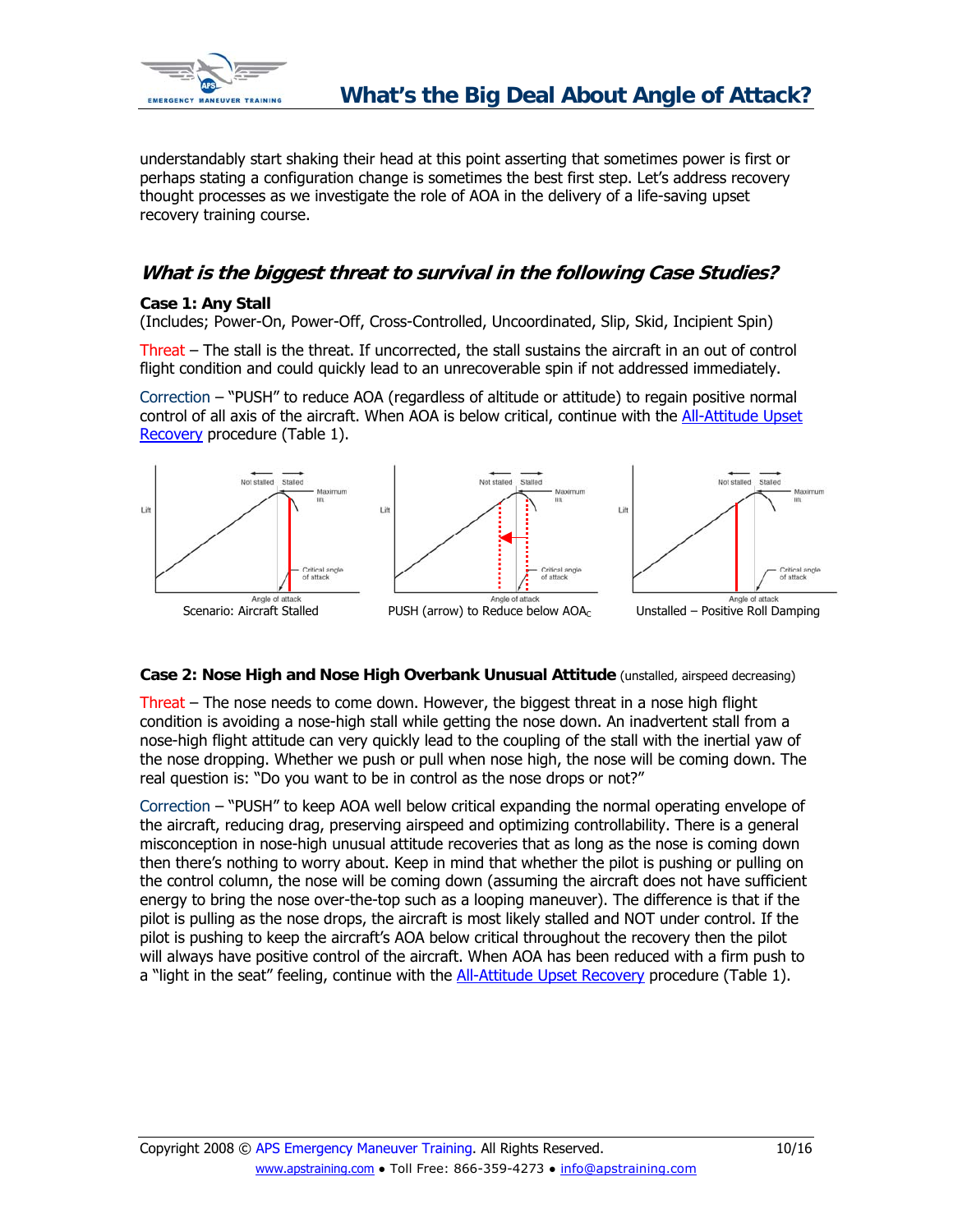<span id="page-10-0"></span>



**Figure 9: Effectives of Unloading or "PUSHing" in a Nose High Recovery**

**Case 3: Nose Low and Nose Low Overbank/Inverted** (unstalled, airspeed increasing) (excluding nose-low within 45 degrees of wings level)

Threat – The dive angle continues increasing in an overbank (conceptually think of an inverted flight attitude generated from a severe wake turbulence encounter). There is an immediate requirement to maximize roll rate to get wings level in minimum time. Each second of delay results in dramatic airspeed gain and altitude loss.

Correction – "PUSH" to reduce AOA to:

- 1. Minimize the overbanked aircraft's contribution to the ever-increasing dive angle,
- 2. Maximize roll rate, and
- 3. Simultaneously eliminate the risk of an inefficient rolling pull that could potentially cause structural damage due to asymmetric loading on the aircraft.

When AOA has been reduced with a firm push to a "light in the seat" feeling, continue with the [All-Attitude Upset Recovery](http://www.apstraining.com/article-all-attitude-upset-recovery-technique-checklist.htm) procedure (Table 1).



positive AOA is increasing dive angle by turning the aircraft towards the ground Add: Gravity + Vertical Component of Lift

Unload the Aircraft by "PUSHing" to a "Light in the Seat" feeling. Target ¼ to ½ Positive G Loading. This minimizes the generation of Lift thus reducing Vertical Component of Lift contributing to Dive Angle generation. Simplified: The "PUSH" reduces lift towards the ground during the recovery

**Figure 10: Unload ("PUSH") to Optimize Recoverability and Minimize Altitude Loss**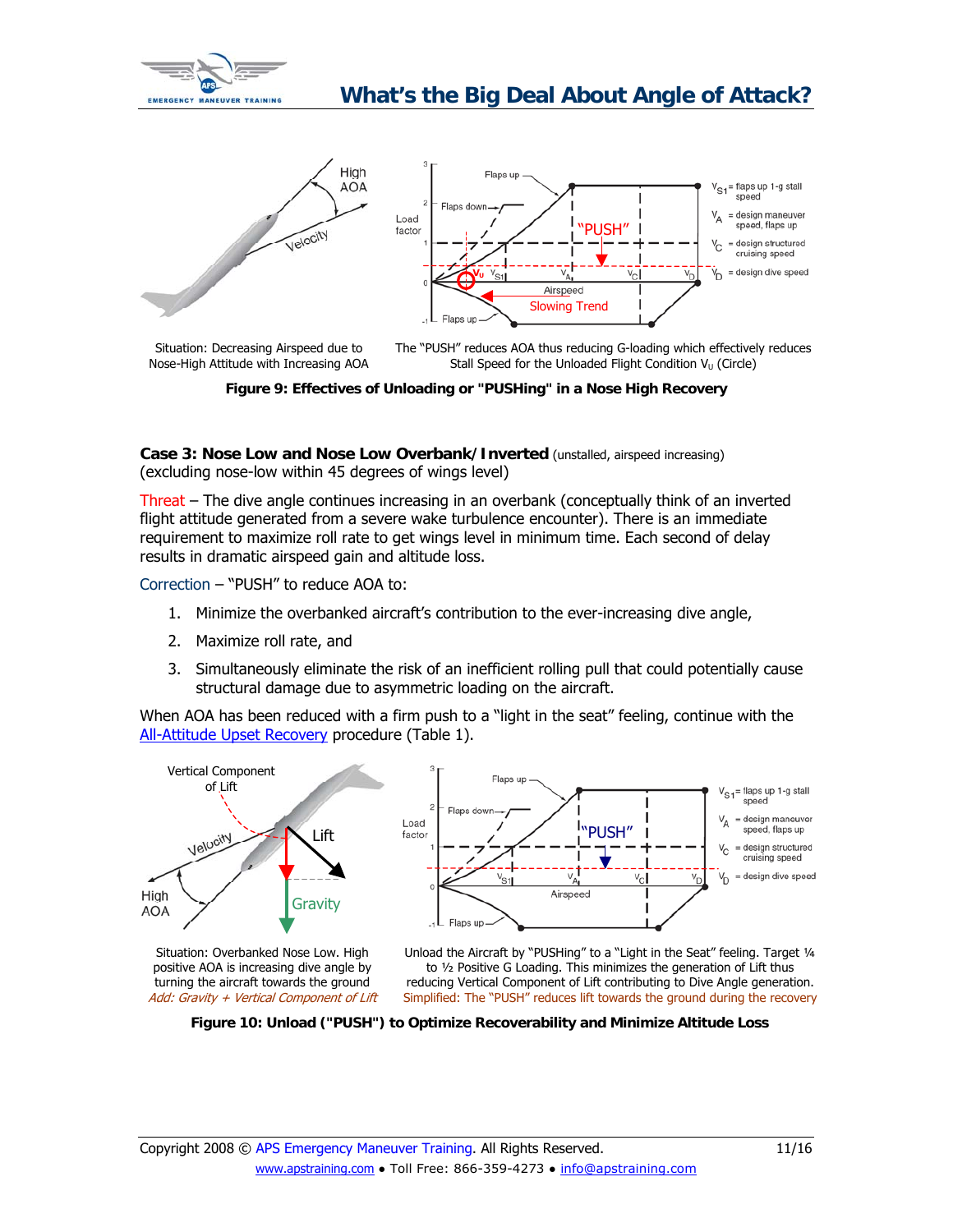<span id="page-11-0"></span>

## **HOW CAN WE ENSURE AOA REMAINS BELOW CRITICAL**

Now that we've spent several minutes discussing the importance of managing AOA in all upset situations in addition to stalled flight, an understandable question at this point would be simply "How"? As pilots we are all familiar with stall warning devices that tell us we are getting close to critical angle of attack but AOA indicators are not commonplace in certified aircraft. In fact, we can assume over 99% of certified aircraft DO NOT have AOA indicators.

This presents a problem when our learned advice states "lower the angle of attack". The importance of lowering angle of attack cannot be under-emphasized.

In summary, the benefits of lowering AOA are:

- Stalled flight is eliminated when lowered below critical AOA, hence, the risk of a spin is also eliminated,
- □ All controls become more effective (especially ailerons),
- Roll rate using ailerons is maximized,
- The flight envelope is expanded. Meaning the actual stall speed is well below the published stall speed by keeping AOA below critical assuring positive aircraft control in a low-speed recovery such as in an extreme nose high flight condition,
- In an overbank beyond 90 degrees to inverted, dive angle in the subsequent recovery is minimized, and
- $\Box$  Asymmetric loading during the rolling recovery is minimized.

### **So how do we lower AOA?**

The first step in the All-Attitude Upset Recovery procedure is "Push". How much? How long? How much push is too much?

$$
Lift = C_L \times \frac{\rho}{2} \times V^2 \times S
$$

Figure 11: Lift Equation

 $C_1$  = Coefficient of Lift (a function of AOA – see Figure 12)

 $\alpha$  = Relative Air Density  $V = True$  Airspeed of the Aircraft  $S =$  Surface Area of the Wing

As we can see from the lift equation in Figure 11 above, the amount of lift generated by the wing at any time is a function of aircraft velocity, wing area, relative air density and coefficient of lift (a function of AOA as shown in Figure 12). In a time-critical emergency situation like an airplane upset, the only factor we can instantly affect is the coefficient of lift  $(C<sub>i</sub>)$  through the positioning of the elevator control in the cockpit. Directly manipulating the value of  $C<sub>1</sub>$  is the key to effecting the proper "PUSH" in an upset recovery.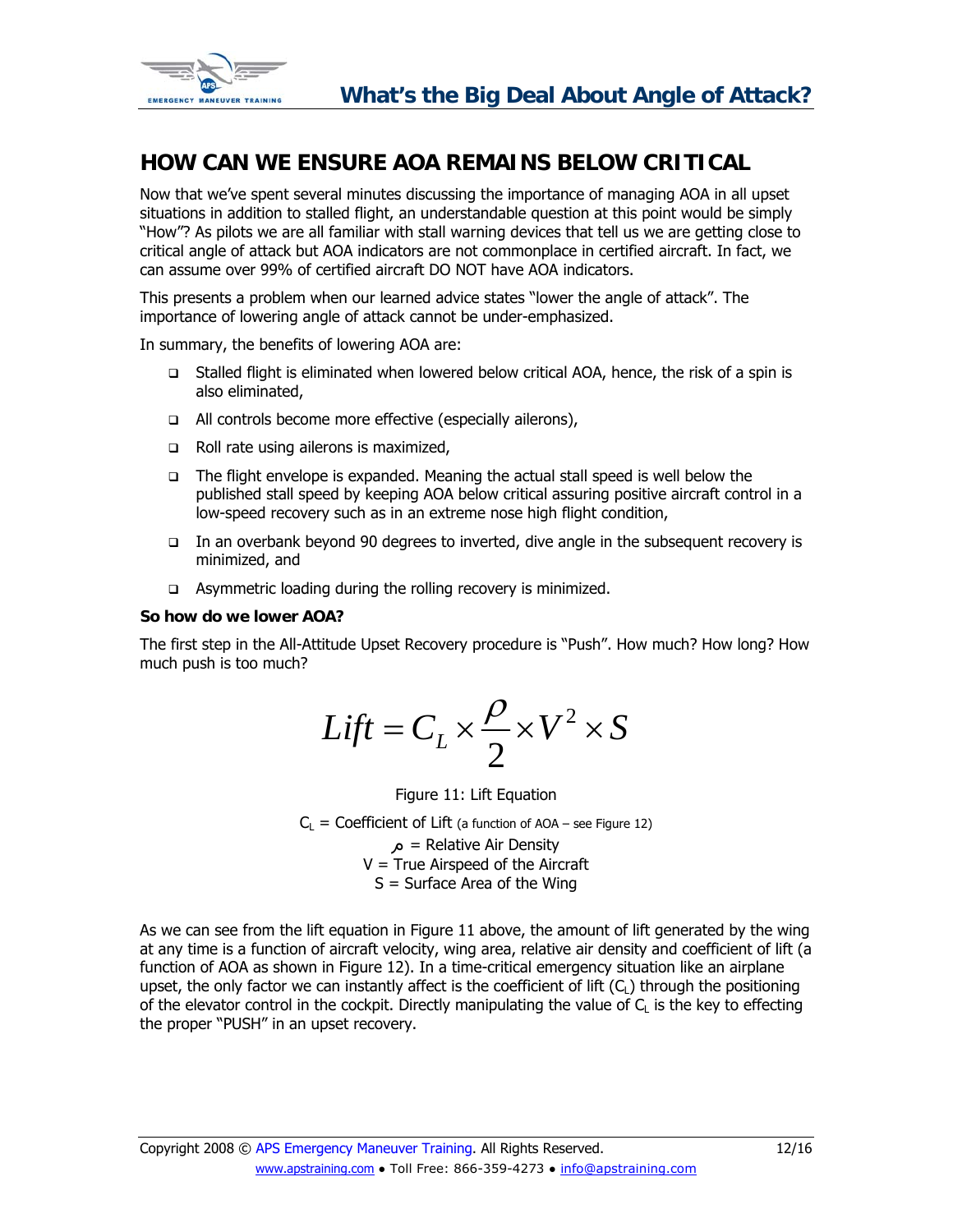<span id="page-12-0"></span>



**Figure 12: Coefficient of Lift (and Drag) with Varying AOA** 

Our goal in the "PUSH" step of the All-Attitude Upset Recovery is to optimize the coefficient of lift to effectively manage AOA below critical in a stall, optimize roll rate in a nose-low overbank and to expand the flight envelope when nose high. The essence of the issue, however, is being able to practically do it in the airplane. This brings us back to the reality that these types of skills can only be

### **"PUSH" Technique:**

Push the elevator forward until a light positive-G feeling of ¼ to ½ G can be sustained by referencing "seat of the pants". The amount of forward pressure required to accomplish the proper "PUSH" can vary from a couple of pounds to 20 – 30 pounds of control pressure in a transport category aircraft. Once your butt is calibrated, you now have a tool that can transfer to any fixed wing aircraft.

developed through practical experience in a real aircraft with repetition to proficiency. At APS we have several excellent exercises that teach this ability during the initial portion of training. Once the pilot has a feel for how to do it, we then have them implement this technique in a wide variety of scenario-based airplane upset situations.

### **How**

Push the elevator forward until a light positive-G feeling of  $\frac{1}{4}$  to  $\frac{1}{2}$  G can be sustained by referencing "seat of the pants". The amount of forward pressure required to accomplish the proper "PUSH" can vary from a couple of pounds to 20 – 30 pounds of control pressure in a transport category aircraft. Once your butt is calibrated, you now have a tool that can transfer to any fixed wing aircraft.

### **How Much PUSH is Too Much?**

Here's a simple answer: If your tie is in your face, your pencil is floating off the seat in the aircraft or you're feeling any pressure on your straps getting pushed off your seat, then you are pushing too much. The target is a light "positive G" not zero-G or negative-G.

# **STALL WARNING DEVICES**

Clearly we do not have an instrument in the cockpit that will tell us when we've unloaded to the proper AOA to optimize recovery from unstalled unusual attitudes. Without a device such as an AOA Gauge the proper technique of AOA management can only be learned by practical in-aircraft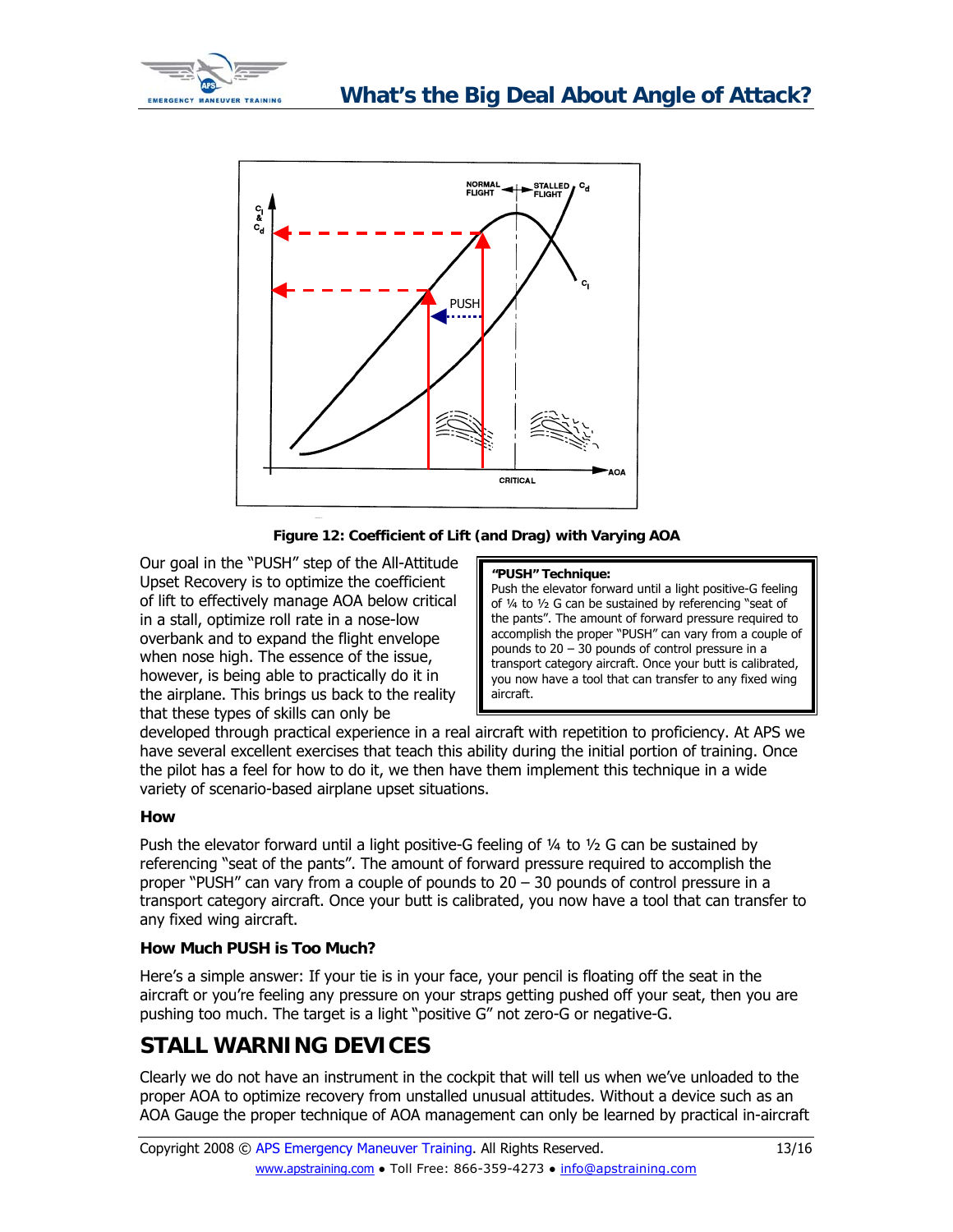

experience. Having said that, as a military fighter pilot (fighter's are equipped with AOA gauges) the technique of unloading had to be an engrained instinct. Unloading usually occurred without reference to the AOA gauge while keeping site of the adversary aircraft (i.e. not looking in the cockpit) was the top priority during aggressive flight attitude and plane of motion changes. Sorry folks – it seems no matter how the aircraft is equipped, we need practice, practice, and more practice to be competent in the management of AOA in the all-attitude environment. This is true even for aircraft that have an AOA gauge.

With that said, stall warning devices are critical to the safe operation of an aircraft in the high AOA (typically low airspeed but not always) environment. Every FAA certified aircraft requires some type of device to give the pilot a warning of the approaching stall. Moreover, as we've discussed at length, the pilot's "awareness" of AOA is the crux of the issue. Unfortunately, with the exception of military fighter aircraft, the vast majority of GA and commercial aircraft are not equipped with any direct method of reading the aircraft's AOA at any given time. We're typically limited to whatever stall warning device the manufacturer decides to install.

For ease of reference, below is a list of common wing-design features and stall-warning indicators that are intended to improve aircraft controllability and AOA awareness in high AOA flight.

### **Excerpted from the Internet[8](#page-15-1):**

Aeroplanes can be equipped with a variety of devices to prevent or postpone a stall or to make it less (or in some cases more) severe, or to make recovery easier.

- $\Box$  An aerodynamic twist can be introduced to the wing with the leading edge near the wing tip twisted downward. This is called washout and causes the wing root to stall before the wing tip. This makes the stall gentle and progressive. Since the stall is delayed at the wing tips, where the ailerons are, roll control is maintained when the stall begins.
- $\Box$  A stall strip is a small sharp-edged device which, when attached to the leading edge of a wing, encourages the stall to start there in preference to any other location on the wing. If attached close to the wing root it makes the stall gentle and progressive; if attached near the wing tip it encourages the aircraft to either drop a wing when stalling or act as an aerodynamic barrier to the stall propagation along the inner portion of the wing typically at higher angle of attack.
- $\Box$  Vortex generators, tiny strips of metal or plastic placed on top of the wing near the leading edge that protrude past the boundary layer into the free stream. As the name implies they energize the boundary layer by mixing free stream airflow with boundary layer flow thereby creating vortices, this increases the inertia of the boundary layer. By increasing the inertia of the boundary layer airflow separation and the resulting stall may be delayed.
- An anti-stall strake is a wing extension at the root leading edge which generates a vortex on the wing upper surface to postpone the stall.
- $\Box$  A stick pusher is a mechanical device which prevents the pilot from stalling an aeroplane by pushing the controls forwards as the stall is approached.
- A stick shaker is a mechanical device which "shakes the pilot's controls" to warn of the onset of stall.
- A stall warning is an electronic or mechanical device which sounds an audible warning as the stall speed is approached. The majority of aircraft contain some form of this device that warns the pilot of an impending stall. The simplest such device is a 'stall warning horn', which consists of either a pressure sensor or a movable metal tab that actuates a switch, and produces an audible warning in response.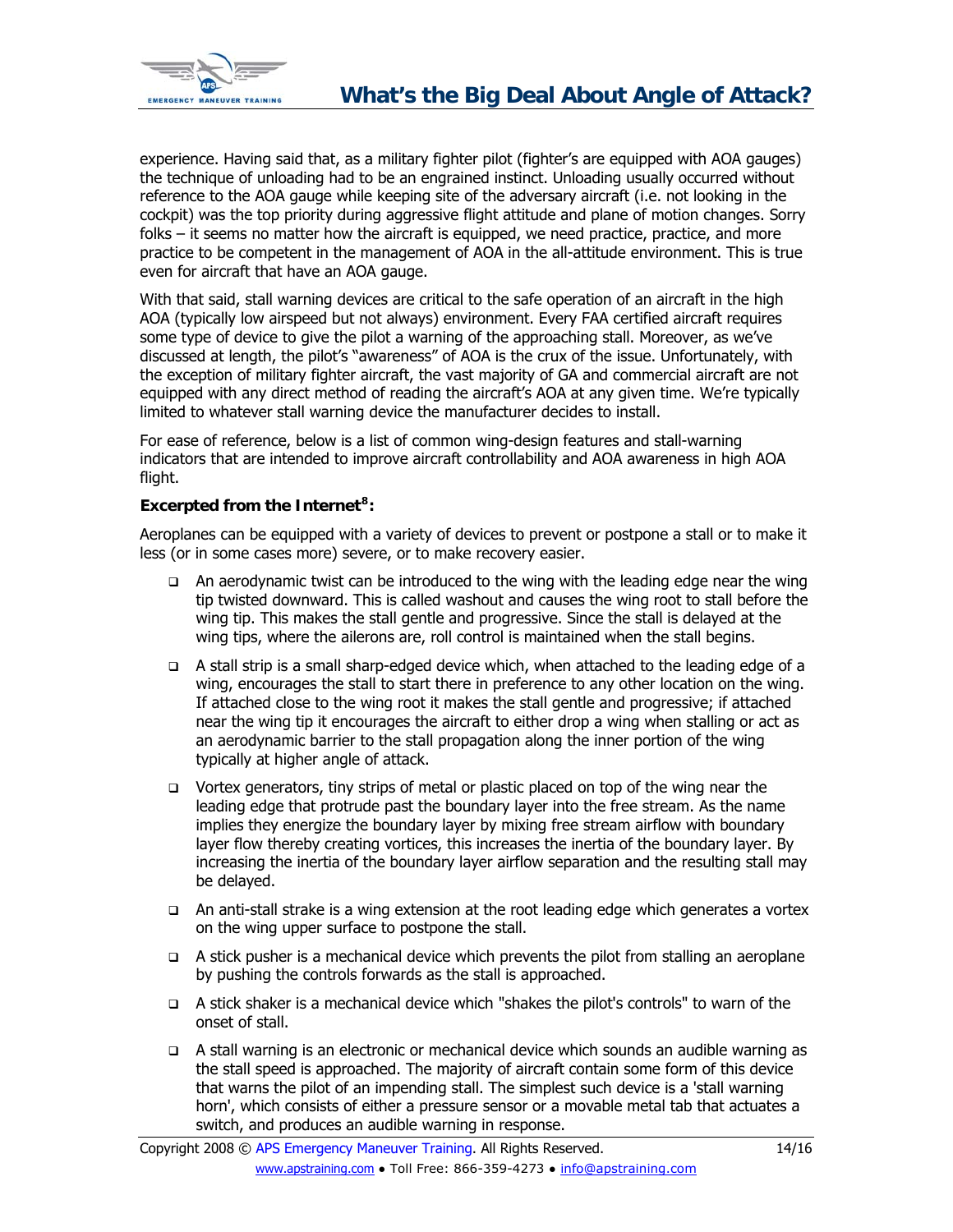<span id="page-14-0"></span>

- An angle of attack limiter or an "alpha" limiter is a flight computer that automatically prevents pilot input from causing the plane to rise over the stall angle. Some alpha limiters can be disabled by the pilot.
- $\Box$  If a forward canard is used for pitch control, rather than an aft tail, the canard is designed to meet the airflow at a slightly greater angle of attack than the wing. Therefore, when the aircraft pitch increases abnormally, the canard will usually stall first, causing the nose to drop and so preventing the wing from reaching its critical AOA. Thus the wing virtually never stalls.
- If an aft tail is used, the wing is designed to stall before the tail. In this case, the wing can be flown at higher lift coefficient (closer to stall) to produce more overall lift.

Stall warning devices such as stall lights, horns and shakers give the pilot a stall warning  $\sim$  5 kts or 5% above the CAS stall speed, whichever is greater. Typically this assumes an approach-tostall airspeed reduction of one knot per second or less. Other conditions exist based on aircraft design and category but the concept is to allow the pilot to respond with a reasonable delay of a few seconds and still recover the aircraft prior to reaching the actual aerodynamic stall.

### **End of Excerpt**

## **RECOVERY TECHNIQUE DEVELOPMENT**

Our primary concern at APS Emergency Maneuver Training is to ensure the academics and recovery techniques we teach are directly transferable to a wide variety of fixed wing aircraft from the Cessna 172 to Boeing and Airbus transport category aircraft. That is a tall order. With this mandate in place, we ensure each member of our check airman staff has first-hand experience in each major category of aviation that assures a thoroughly rounded knowledge in all of; general aviation aircraft handling, recreational aerobatics, high performance military jet aircraft all-attitude maneuvering and transport category aircraft performance characteristics. We can't over-emphasize the critical importance of ensuring that experts with rounded experience in all these fields quarterback the development of recovery techniques.

With that being said, are we trying to say pilots can't learn effective recovery techniques unless they have all this varied aircraft experience under our belts? "NO" we are not saying that at all. Every single pilot, regardless of experience level, can be taught effective recovery techniques that can be engrained into their pilot skill set in a matter of days. Using safe aerobatic aircraft while being instructed by highly experienced upset recovery instructors are the keys to obtaining proper recovery skills as a pilot.

Keep in mind: Upset recovery piloting skills are perishable and there is no substitute for hands-on experience in real aircraft recovering from extreme upset scenarios. Recurrent training is important on an annual basis to ensure recovery techniques are readily accessible in a time critical situation. Proper academic and practical training combined with a healthy dose of deprogramming to get rid of ineffective recovery habits produces pilots capable of dealing with just about any possible upset the environment can throw at them.

Safe journeys to all!  $\star$